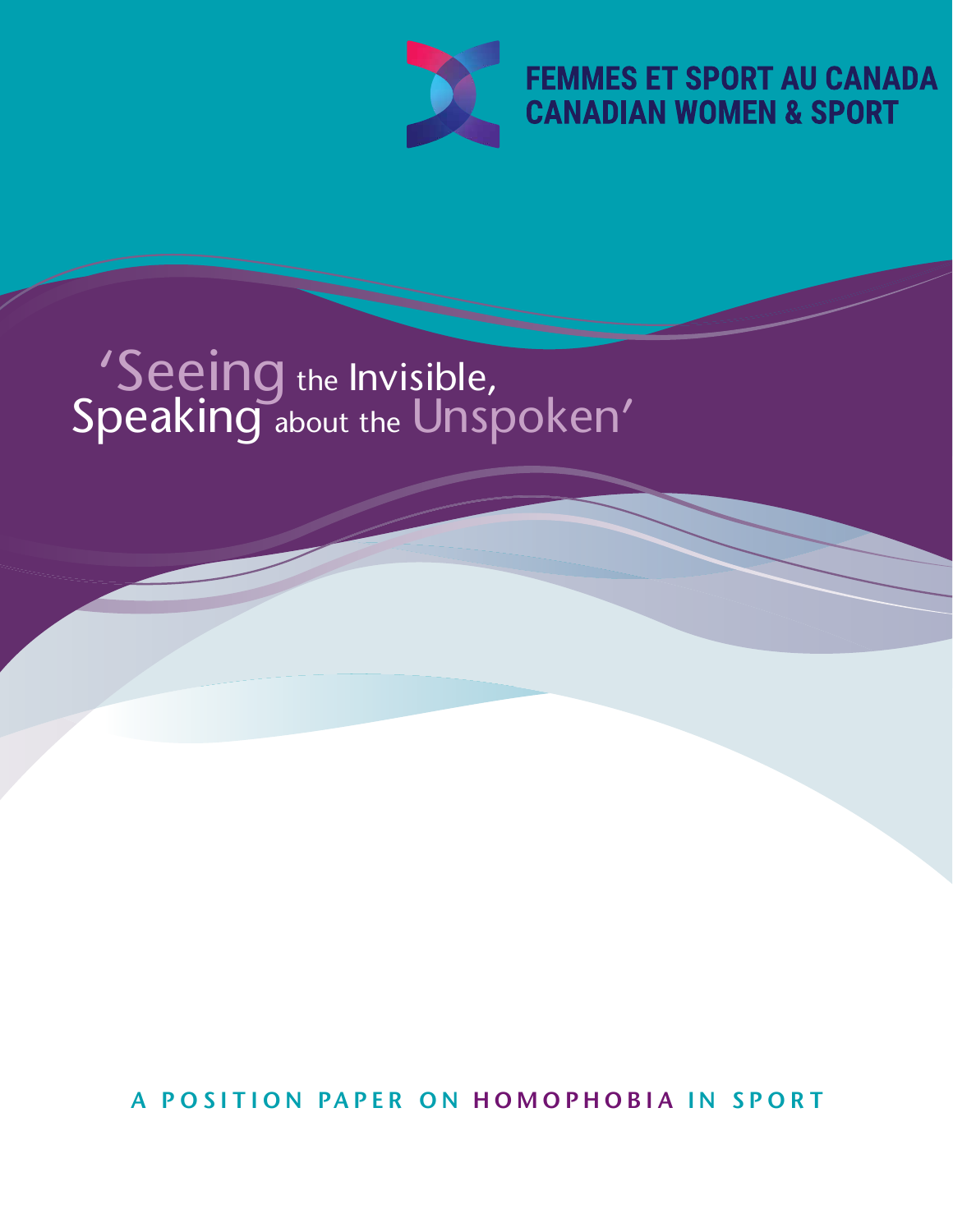© 2012

Published by Canadian Women & Sport

All rights reserved. Reproducible for educational purposes. No part of this work may be reproduced or transmitted in any form for commercial purposes, without the permission from Canadian Women & Sport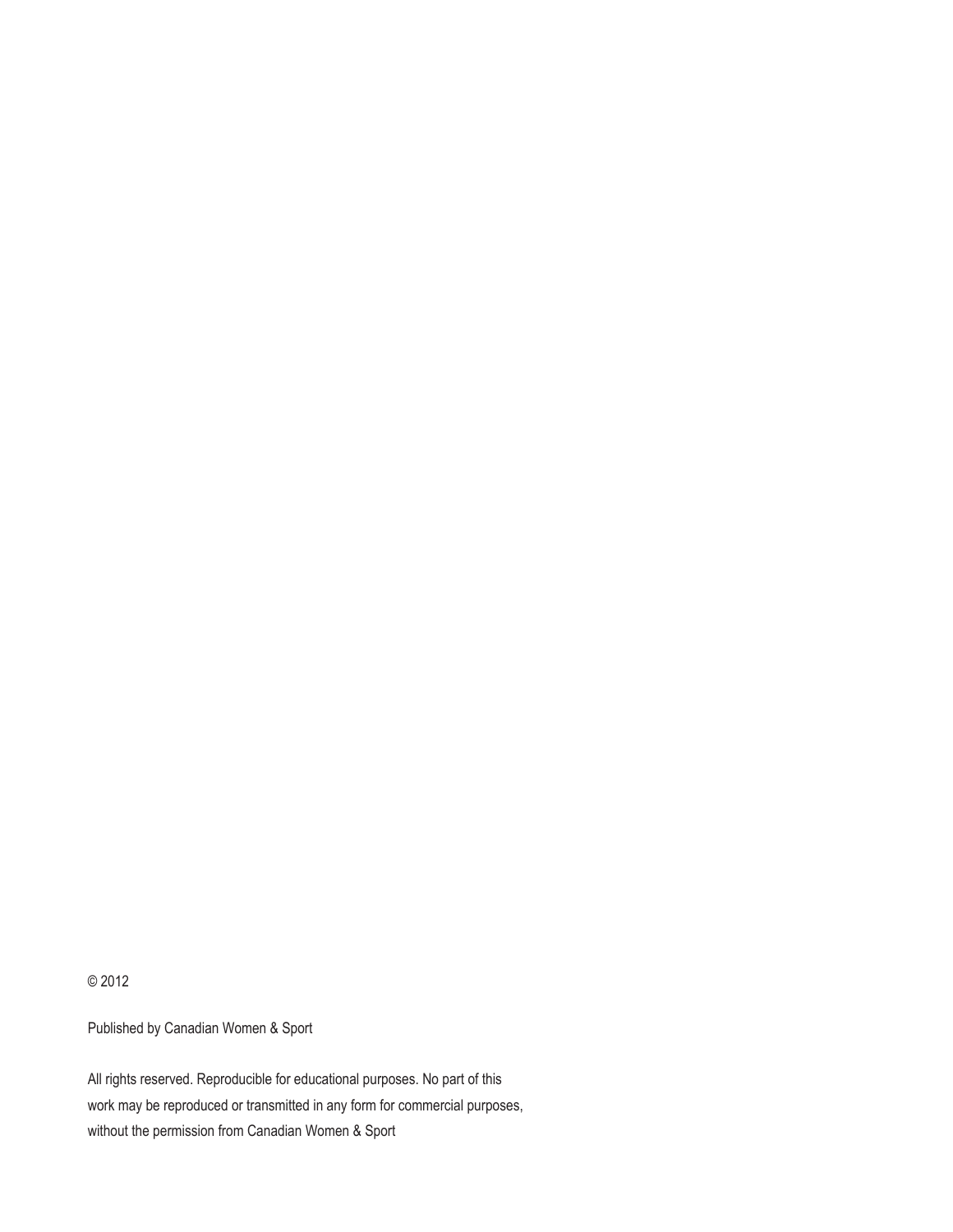# 'Seeing the Invisible, Speaking about the Unspoken'

Canadian Women & Sport

Email: info@womenandsport.ca Website: www.womenandsport.ca 970 Queen Street East, PO Box 98162 Toronto, Ontario, M4M 1J0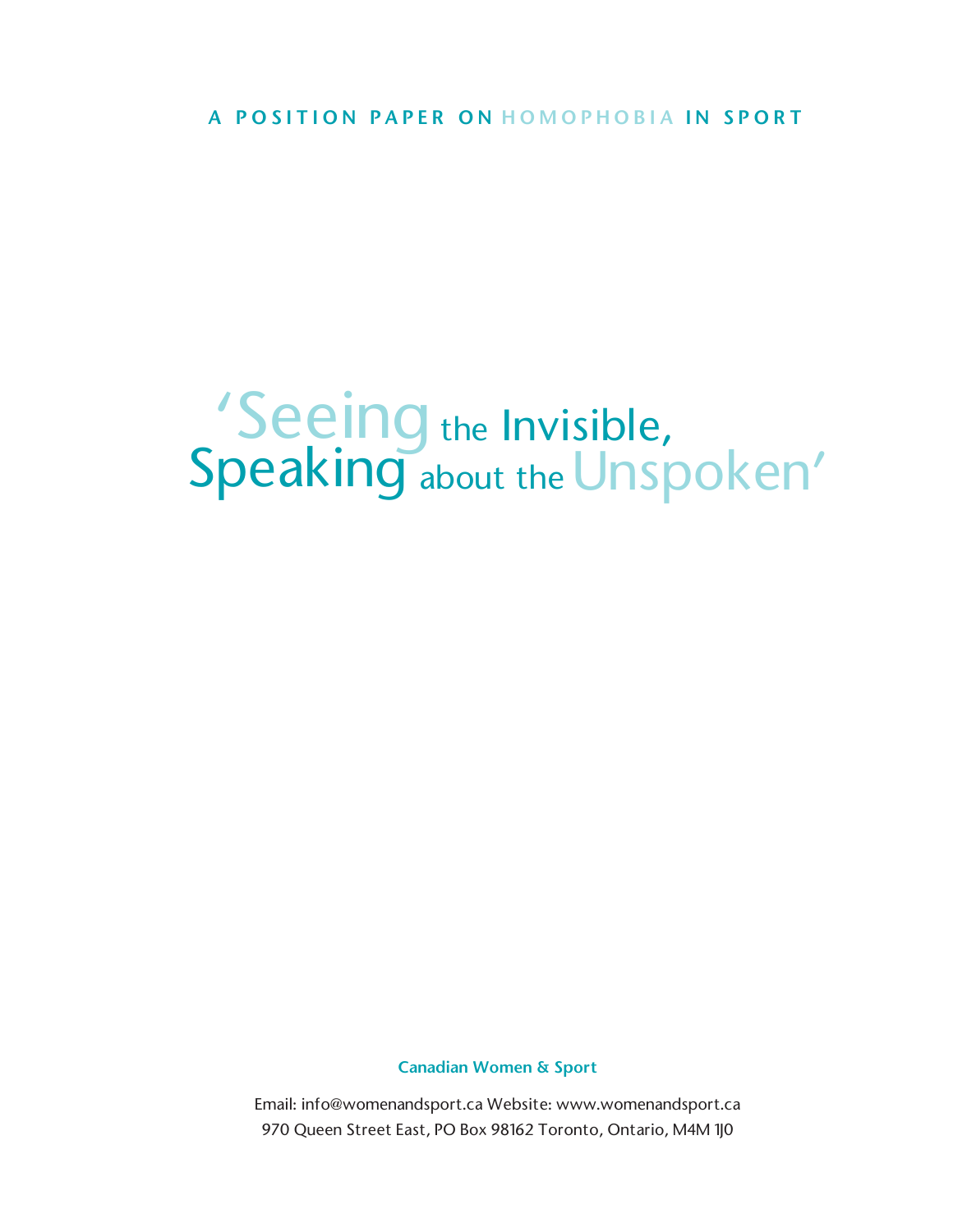# definition of terms

As leaders in sport, we must all learn to be more comfortable talking about the issue of homophobia. Younger generations of Canadians are certainly more at ease with this language. To help, here are some common terms and simple definitions.

Bisexual – a term that describes an individual whose emotional and sexual attractions and connections are with persons of both sexes.

Coming out, or being out of the closet, or being out – the process of becoming aware of that one's sexual orientation is not heterosexual, accepting it and telling others about it.

Gay – a term that describes an individual whose primary emotional and sexual attractions and connections are with persons of the same sex (also homosexual).

Gender dysphoria – a term describing the intense and continuous discomfort a person feels when their physical sex and gender identity are not aligned.

Gender identity – a person's internal sense of themselves as male, female or something in between.

Heterosexism –The assumption that everyone is or should be heterosexual and that heterosexuality is the only 'normal' or 'natural' expression of sexuality.

Homophobia – fear or hatred of homosexuals or homosexuality. Homophobia can be expressed both subtly and overtly

In the closet – keeping one's sexual orientation secret. People can be in the closet to varying degrees: for example, while they might be 'out' in their personal life, they might remain in the closet with their families, work colleagues or sports team.

Lesbian –a more specific term to describe a homosexual female.

LGBT or LGBTQ - an acronym for lesbian, gay, bisexual, transgender (queer or questioning). Increasingly this general acronym is used to describe a broader community of sexually diverse minorities, including gays and lesbians.

Questioning – a term used to describe individuals who are unsure of their sexual orientation.

Sexual orientation – the direction of one's sexual attraction towards the same sex (homosexual), the opposite sex (heterosexual) or both sexes (bisexual). Sexual orientation occurs along a continuum.

Straight – a term that describes an individual whose primary emotional and sexual attractions and connections are with persons of the opposite sex (also heterosexual)

Transgendered – an umbrella term used to describe a wide array of persons whose gender identity does not conform to stereotypical gender norms of male or female.

Transitioned – a term that refers to a person experiencing gender dysphoria who chooses to align their gender role and gender identity. Transitioned individuals undergo hormonal treatment, surgery and possibly other body modifications so that they may live their lives physically, psychologically and emotionally as either a woman or a man.

Two-spirited – This term derives from a Native tradition and describes people who display characteristic of both genders. It is used today in reference to LGBTQ persons of Native origin.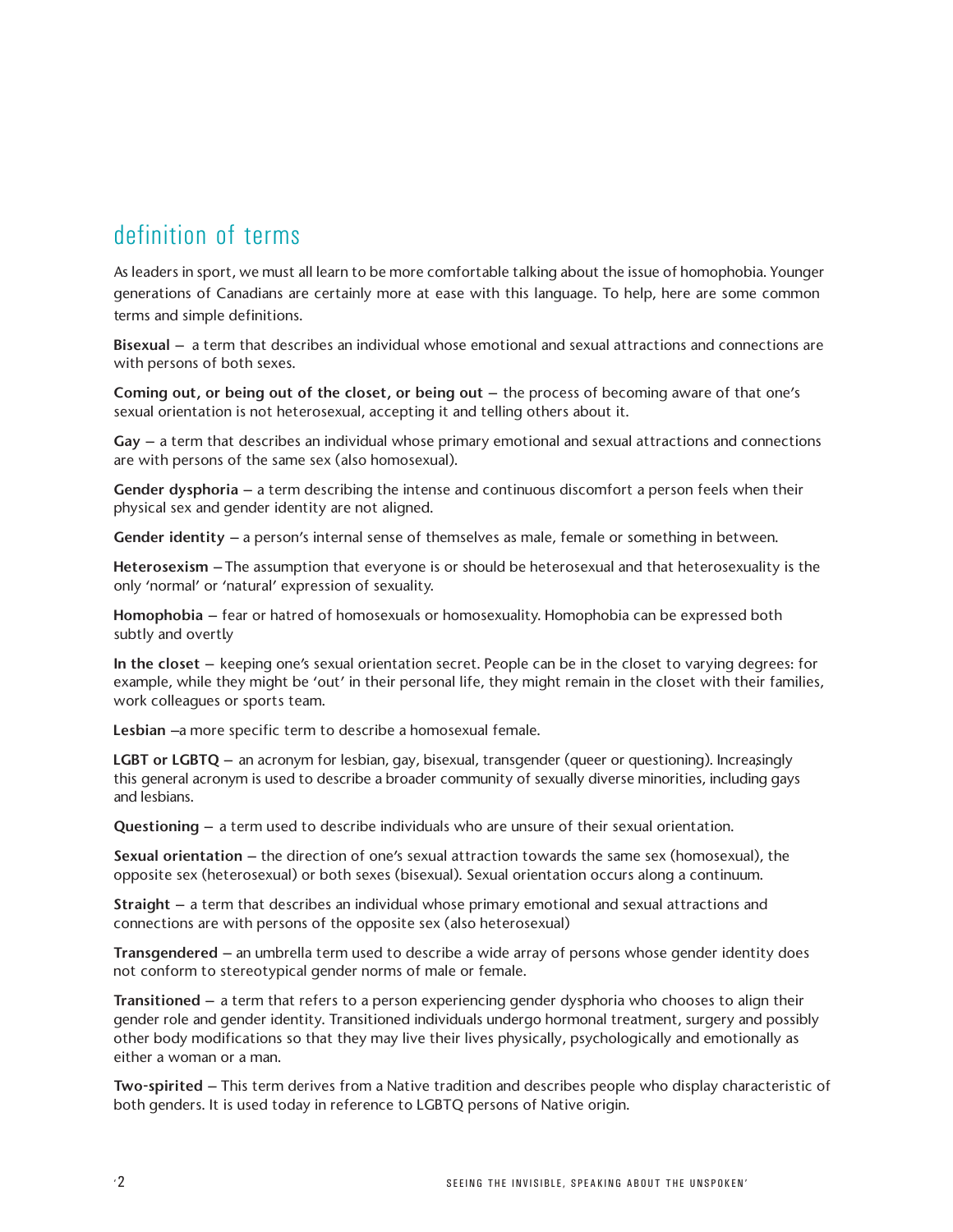### background

Canada is a leader in promoting a sport environment that is safe and welcoming. In recent years, Canadian sport leaders have pursued a number of national policy initiatives in support of this goal, including anti-harassment policies, accessibility programs, education and awareness about bullying and violence, protocols for volunteer screening, and programs to promote safety, fun, fair play and ethical conduct within Canadian sport programs.

Harassment, bullying, violence and homophobia make sport exclusive and unsafe, and undermine the powerful potential of sport to contribute to personal, social and community development. Addressing the issue of homophobia in sport is thus very timely given Canada's inclusive stance on minority rights as well as the Canadian sport system's overall strategy of making the sport environment, and the sport experience, safe and welcoming.

# *The value of diversity*

*Billie Jean King, writing in the introduction to the Education Kit* It Takes a Team *published by the Women's Sports Foundation, describes sport as being a laboratory for values, including the value of diversity.* She eloquently describes how diverse we are: "We are all different from the color of our skins to the pitch of our voices, from our religions and ethnicities to our sexual orientations and to the sizes, shapes and abilities of *our bodies:" A welcoming sport environment is one which embraces this diversity.* 

#### purpose of this paper

Canadian Women & Sport (formerly CAAWS) has prepared this paper to initiate a discussion about homophobia in sport. Canadian Women & Sport views it as a first step in a longer-term strategy to reduce homophobia in Canadian sport and to make sport an inclusive and safe place for all participants. This paper is not intended to provide an answer to the problem of homophobiain sport — but to start a discussion that will hopefully lead to future solutions.

Part of Canadian Women & Sport's mandate is to promote participation in sport by girls and women. Homophobia in sport is often an obstacle to participation, presenting barriers and challenges to individuals, both homosexual and heterosexual. While this document discusses homophobia in general terms, as it applies to both females and males, Canadian Women & Sport's priority is to improve the conditions for females in sport and it is with this objective in mind that Canadian Women & Sport has prepared this document.

It is hoped, however, that the discussion arising from this document will be insightful to all groups committed to making sport safe for girls and women and boys and men, and that subsequent actions on this issue will involve other partners so that the whole range of concerns of lesbians, gays, bisexuals, transgendered/ transitioned and queer (LGBTQ) persons in Canadian sport can be addressed. This paper, however, only addresses the concerns of lesbians and gays in sport.

This document is not an academic research paper. The source materials for this paper include the excellent work already done in the United States by the *It Takes a Team* project, as well as the experiences of many lesbians and gay men in Canadian sport. An earlier version of this paper was widely circulated among athletes, coaches and other sport leaders for their input, including lesbians and gays. Their support and encouragement for this paper further reinforces Canadian Women & Sport's belief that homophobia is an issue that needs to be addressed. Canadian Women & Sport also hopes that this position paper will encourage others to pursue more formal study on the issue of homophobia in sport.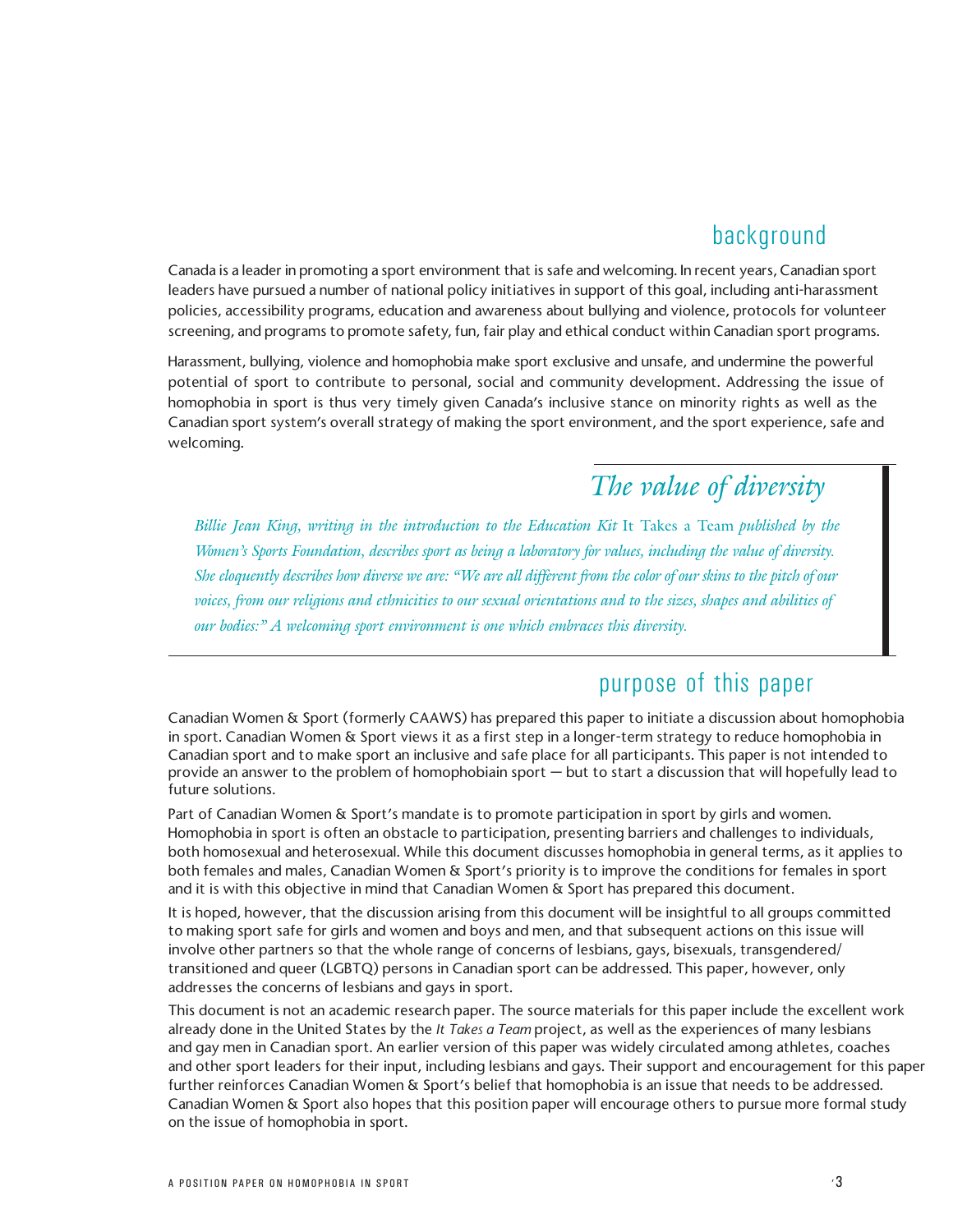## why now?

Canadian Women & Sport is undertaking this project now for a number of reasons. Firstly, Canada as a nation has recently joined a select group of countries that recognize the full legal rights of lesbian and gay persons. As well, in 2006, Canada will host the 1st World Outgames, a major international multi-sport event for lesbian and gay participants. This sporting event will be held in conjunction with an international conference on LGBTQ human rights. These upcoming events, as well as the significant advances made in Canada in recent years to advance minority rights, have created an environment that Canadian Women & Sport believes will be receptive to a discussion about homophobia in sport.

# *The special case for youth*

It is widely accepted that lesbian, gay, questioning and two-spirited youth are at higher risk than their *heterosexual counterparts with respect to isolation, low self-esteem, destructive behaviours, and even more* extreme problems such as suicide and peer violence. These youth are more likely to commit suicide than their *straight counterpar ts, and one in four youth who disclose their sexual orientation experience rejection by* their families. When the environment of sport is safe, it has the potential to address many of these adverse *conditions and improve the situation of at-risk youth.*

#### lesbians and gays: invisible and unwelcome

In most cases, the experience of sport is overwhelmingly positive for participants. The benefits of sport to our physical and mental health and well-being as individuals, as well as to the cohesiveness of our communities, are well-documented. Canadians have made significant progress in making sport more inclusive  $-$  by encouraging and enabling the participation of girls and women, those with physical and mental disabilities, the economically-disadvantaged, aboriginal persons and visible minorities.

Yet despite the enormous benefits of sport, and the earnest efforts we undertake to make sport inclusive and positive, sport is not always welcoming to lesbian and gay people. The term 'heterosexism' refers to the widely held assumption that everyone is or should be heterosexual. This assumption is prevalent in sport, from the grass roots to elite levels. While we have made gains in making our schools, institutions and workplaces more welcoming of diversity, there has been very little discussion about making sport a more inclusive place for minorities.

In fact, because heterosexuality is the presumed norm, the existence of lesbians and gays in sport is rarely acknowledged. When lesbians and gays in sport are recognized, it is most often in negative and ugly ways. Many lesbians and gays choose not to be involved in sport because of the negative and hostile environment. At the same time, many heterosexual women choose not to be involved in sport because they may be perceived as being lesbian. Lesbians and gays who participate in sport often are able to do so only by remaining 'in the closet', hiding their sexual orientation from others.

For athletes and coaches at the elite level, conforming to the heterosexual norm may be necessary for maintaining team and coach relationships, and for ensuring the continuity of sponsorships or other financial support. And sadly, for most athletes and coaches who are lesbian or gay, 'coming out' is only a viable option when their athletic or coaching careers have concluded.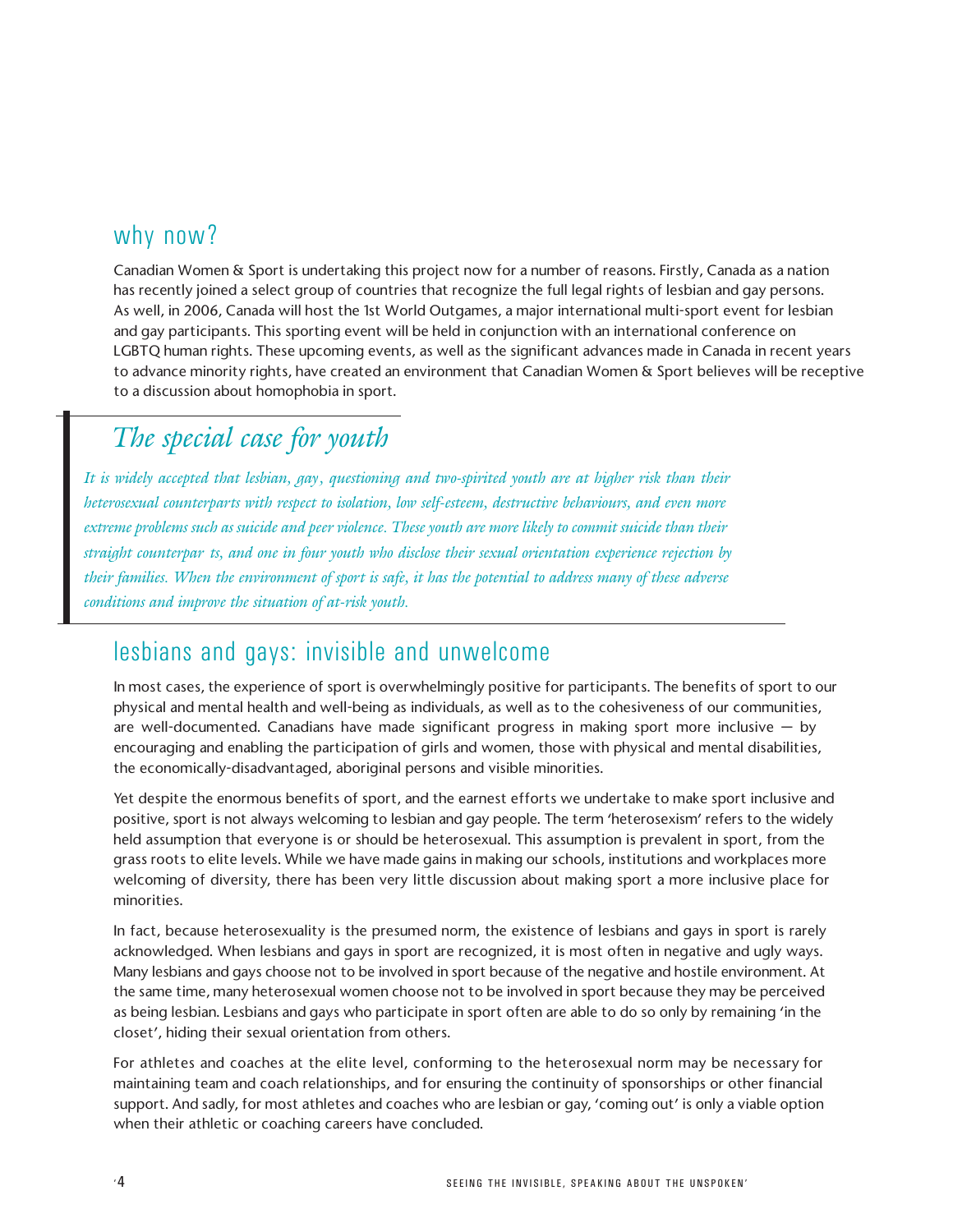## what is homophobia?

Homophobia is the fear or hatred of homosexuality or homosexuals. The world of sport is extremely homophobic and this homophobia affects the sport experience in countless negative ways. In Canada, where homosexuals have full equality rights and where lesbian and gay issues are frequently discussed in mainstream society, the topic of homosexuality in sport is rarely raised. Lesbians and gays in sport are virtually invisible, their existence seldom acknowledged. In the rare situations where an athlete or coach does 'come out', reactions are typically negative and such individuals receive little or no support from their sport leaders or sport governing bodies.

Many sport leaders and participants are uncomfortable talking about 'homophobia' in sport. For many it is easier to simply deny, ignore or make fun of the issue. In this void of discussion and information–sharing, stereotypes and myths persist.

Such myths include: that lesbian and gay people are sexual predators, that lesbians and gays are unwanted on the team or in the locker room, that gay athletes prefer artistic sports to contact sports, that lesbians prefer softball or hockey to other sports, that girls who excel at sports must be lesbians. Double standards abound: that gay men have less aptitude for sport or conversely, that lesbian women have greater aptitude for sport, than their straight counterparts. Men and women are also perceived using different standards: older women involved in sport who do not appear to have husbands are presumed to be lesbians, while no such presumption is made about older men.

None of these stereotypes, myths or double standards is true. Presumptions such as these are harmful to everyone in sport, whether gay or straight, and simply serve to perpetuate a sport system that does not welcome lesbians and gays, and would prefer that they remain invisible.

In sport, homophobia takes many forms:

- We see it in the rejection by team-mates and coaches that many athletes experience when it becomes known that they are lesbian or gay. It is for this reason that many homosexuals leave sport. Others choose to remain involved in sport but do so feeling very isolated. Many athletes describe their sport experiences as 'conflicted' — although they may have derived the physical benefits that sport had to offer, they did so at a tremendous personal, psychological and emotional cost.
- We also see homophobia in the degrading character of anti-gay remarks, insults, cruel jokes and teasing, and initiation and hazing rituals. Research in schools has shown that the average high school student hears the words 'gay' or 'fag' spoken in a derogatory way on school property about 30 times per day. Remarks such as 'you don't want to play on that team, they're all lezzies' or 'pick up the game, stop playing like a bunch of queers!' are examples of anti-gay slurs that are spoken, and heard, by athletes and coaches every day.
- Building on rumours and fear, homophobia also takes shape in what has been termed 'negative recruiting'. This occurs when school coaches lure athletes away from competing schools through allegations that those school teams are coached by lesbians or include many lesbian players. While not an issue to the same degree in Canada, which has a different system of athletic financial assistance, the lesbian label nonetheless comes into play when administrators and coaches compete against others to attract athletic talent.
- Sometimes homophobia takes more extreme forms, such as when lesbian or gay youth are stigmatized or experience violence at the hands of their peers. The perpetrators of such violence are often high school-aged young men, acting in groups. Sometimes they are also the athletes and popular 'jocks' in a school. This is a demographic that sport can reach, with the resulting potential to instill positive values and to decrease the incidence of hate crimes and related harassment.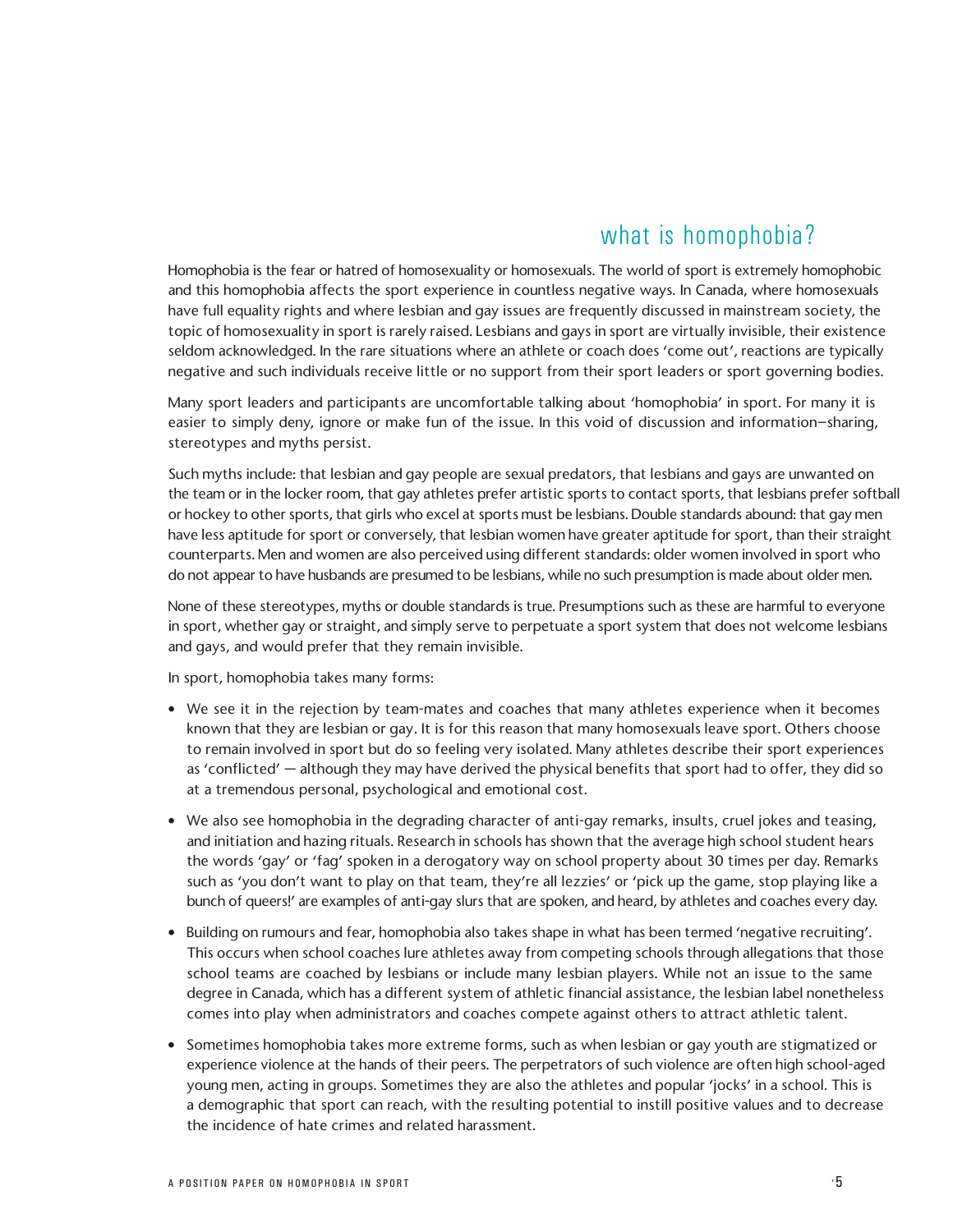# *Silence sustains prejudice*

As sport leaders, we all share a responsibility to speak out against homophobia. A person who fails to intervene to stop prejudice as it occurs around them contributes to prejudice. Edmund Burke, a 19th century philosopher, wrote: "The only thing necessary for the triumph of evil is for good [people] to do nothing". All too often we place the onus for action on the most vulnerable persons, by expecting them to confront the person who is intimidating them, or to lodge a formal complaint. The onus must be on all of us, who are not vulnerable, *to speak out on behalf of vulnerable people.* 

- Homophobia also exists in direct discriminatory practices such as when sport organizations limit employment or other opportunities for lesbians and gays. Such discriminatory practices can be observed when sport clubs or teams choose athletes that are the most feminine, as opposed to those demonstrating the greatest leadership skills, to be team spokespersons or team captains. We also witness such discrimination in the way the media exaggerates its portrayals of athletes who are stereotypically feminine, as opposed to those athletes who have a worthy story to tell.
- Indirectly, homophobia exists when organizational or institutional policies and practices have an adverse effect on lesbian or gay persons not otherwise felt by heterosexual persons. Examples may include pricing in sport and recreational programs that does not include non-traditional families. Another example is policies for billeting or accommodation that require athletes of the same gender to share rooms or even beds, leading sometimes to awkward situations for the lesbian or gay athlete, and for heterosexual teammates. As well, homophobia exists when travel and social activities organized around sport are not planned so that singles, same sex-couples and non-traditional families can also feel welcome and participate fully.
- Lastly, homophobia exists in what we call the "chilly climate" that is created when homophobic, sexist and racist attitudes prevail to create an overall environment that is unwelcoming. Such an environment can have a lasting and deep impact on those immersed in it, both homosexual and heterosexual, causing psychological harm.

# homophobia and gender

Homophobia affects men and women differently in sport. For men, sport is a masculine place and any behaviour by males that does not conform to this masculine stereotype is considered suspect. Males who are not traditionally masculine often experience rejection by other athletes and coaches, particularly in team sports where uniform masculinity is considered essential to strong team chemistry. This strong peer pressure for male athletes to appear masculine, whether they are gay or not, can have a lasting impact on that male's personal and social development.

For women, participation in sport is often discouraged because it is still seen as contrary to societal norms for being feminine or womanly. Homophobia in sport tends to marginalize women who do not fit such gender stereotypes. Feminine women may be reluctant to participate in sport because they run the risk of being viewed or labeled as 'lesbian', and females who are not stereotypically feminine are often not welcome in sport because they will bring this label with them and thus adversely affect other women.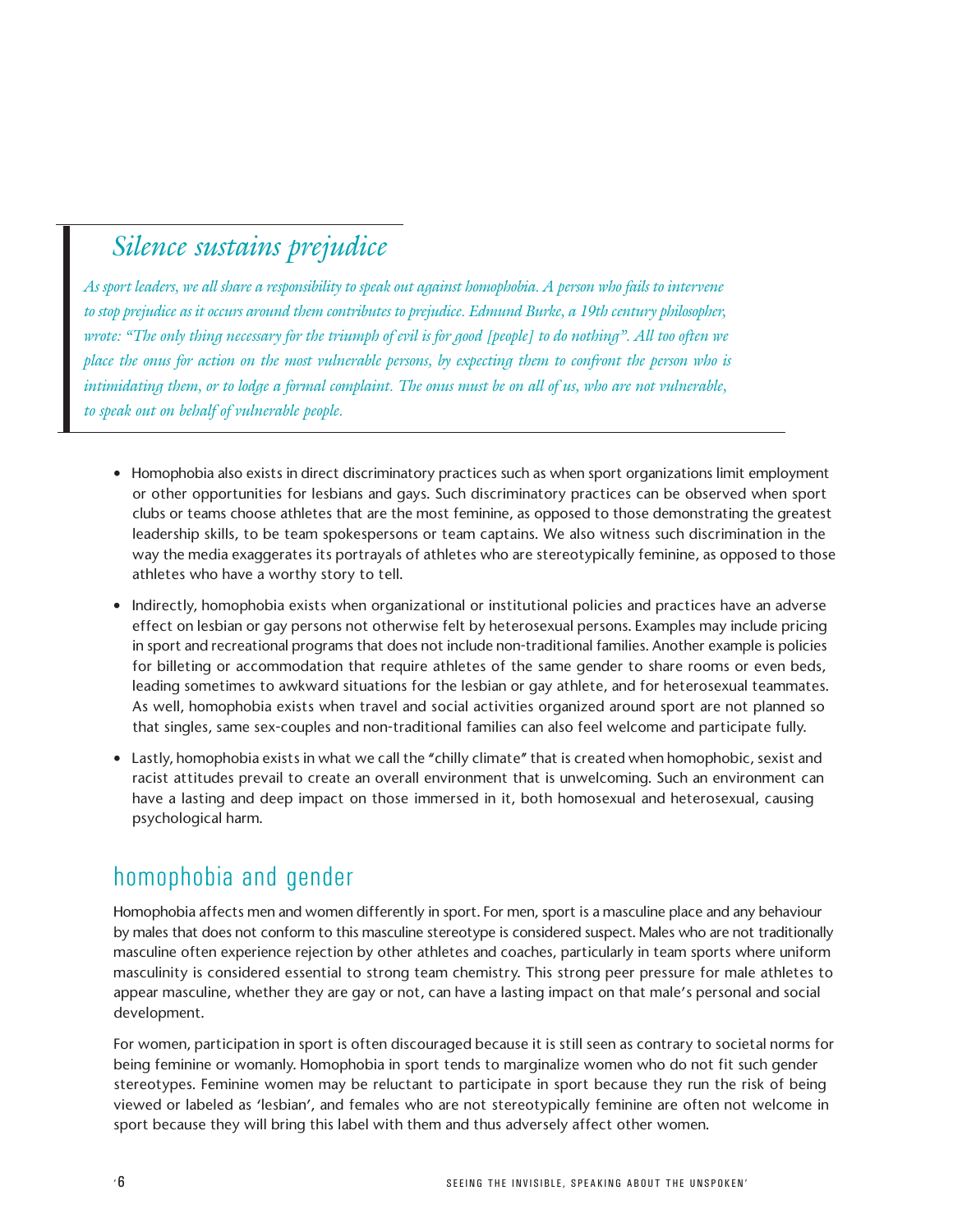# *Lack of athlete role models*

In Canada, very few high profile athletes are out of the closet and living their lives openly, as gay or lesbian. While a small number of female professional athletes are open about their sexual orientation, not a single, currently active, major league professional athlete is out of the closet in North America. This says a great *deal about how difficult it is for lesbian and gay athletes to be themselves.* 

For girls and women, homophobia in sport presents an obstacle to participation for both groups: lesbians who are not welcomed, and heterosexual girls and women who are reluctant to pursue sport activities because of the lesbian label. Thus, the existence of homophobia is a two-edged sword, working against the full participation of *all* females in the sport experience.

#### addressing homophobia benefits everyone

Homophobia hurts everyone in sport. Taking steps to reduce homophobia in sport is consistent with the Canadian sport system's efforts to foster a safe and welcoming environment in sport, and also mirrors closelyheld Canadian values of diversity, acceptance and fairness.

Addressing homophobia has important benefits for all:

- Athletes and coaches perform best when they are treated with respect. Inclusiveness, acceptance and diversity are essential ingredients to strong and cohesive teams.
- By removing destructive stereotypes and reducing fear and ignorance, the incredible learning environment that sport can offer is enriched and improved.
- Addressing homophobia in sport improves the situation of lesbian and gay youth who are at greater risk of isolation and harmful behaviours than their heterosexual counterparts.
- Dealing with homophobia removes barriers to participation in sport and makes sport a more welcoming place for girls and women, many of whom may stay away from sport, or remain in the closet, out of fear they will be labeled as lesbians.
- Tackling homophobia also creates a safer environment that enhances the social and psychological wellbeing of all participants, and paves the way for a future generation of sport leaders, athletes and coaches who are accepting of minorities and differences.

Many people describe sport as an environment where values are learned and expressed through the ethical choices we make as athletes, in terms of adherence to the rules of sport, treatment of others in sport, and how we react to and cope with setbacks, challenges and victories. In particular, sport gives young people precious gifts of confidence, self-esteem and acceptance of diversity, yet this wonderful gift is squandered when homophobia goes unchallenged.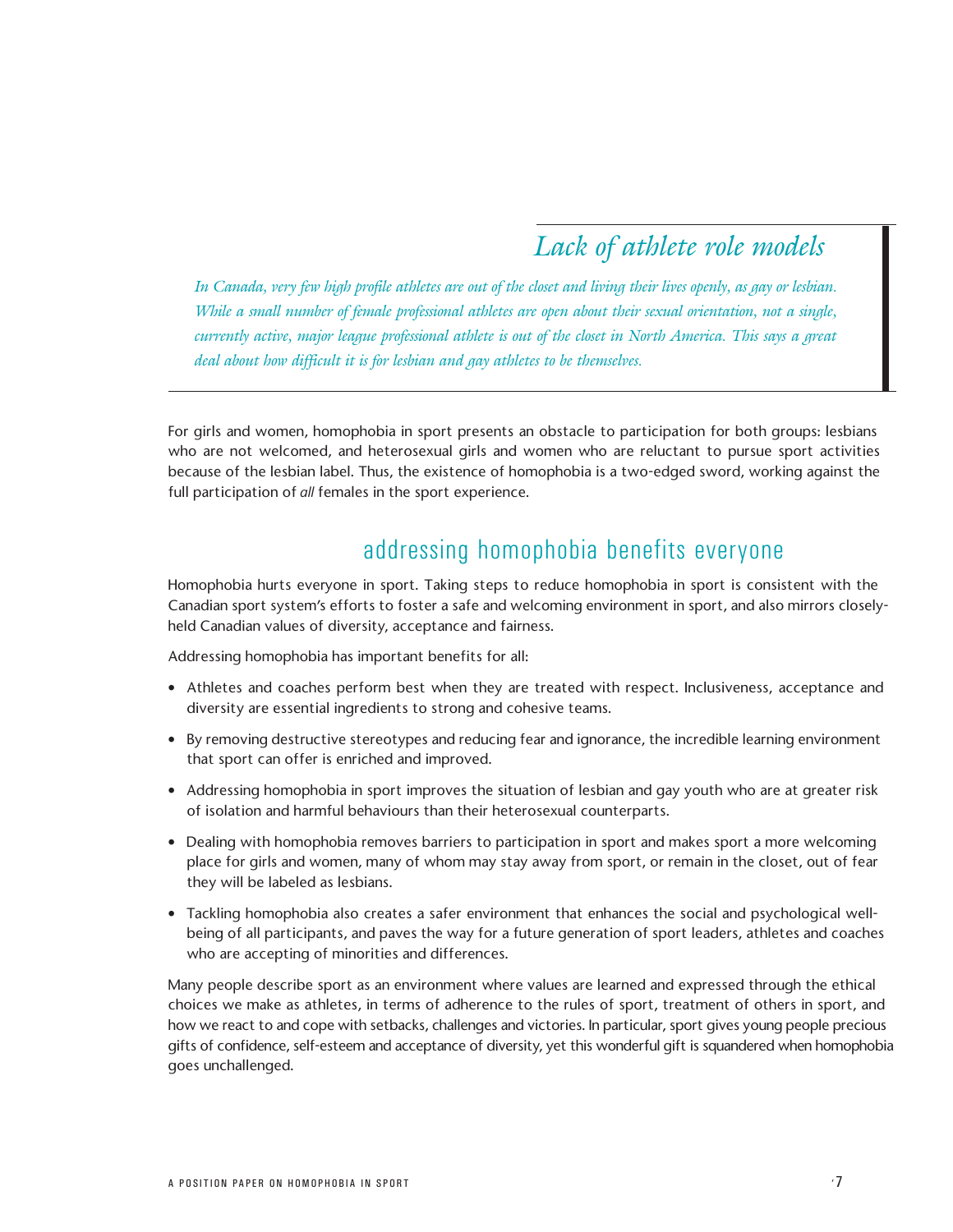### call to action

Canada is at the forefront of the world in promoting equality of minorities, including lesbians and gays. Homosexuals in Canada have the same rights as heterosexuals and the benefit of full legal protection of those rights. Sport organizations and sport leaders in Canada thus have a legal responsibility to make sport a safer place for all persons, including lesbian and gay participants. It also goes without saying that they have a corresponding ethical responsibility.

There are numerous ways that individuals and organizations can take immediate and pragmatic first steps towards addressing this issue. Listed below are some suggested actions for both individual leaders (coaches, officials, administrators, athletes) and for organizations (clubs, schools, teams, sport governing bodies).

These are some things that we can all do as individual leaders involved in sport:

- Firstly, become aware of the presumed heterosexual norm of sport. Just as society is diverse, the sport world is also diverse. Open your mind to the reality that lesbian and gay athletes are in every school, on every team, in every venue and in every locker room. Our coaches, teachers, administrators, volunteers, parents and spectators include lesbian and gay persons. To assume otherwise perpetuates the invisibility of these minorities, and sustains the homophobia that keeps lesbian and gay people in this invisible state.
- Homophobia hurts everyone, and is everyone's business. Leaders in sport must learn to be less uncomfortable talking about the issues of homosexuality and homophobia in sport. For some, this may mean learning a new vocabulary. Ten years ago harassment and discrimination issues were taboo topics for discussion, but now we are talking about them quite openly — the same will happen with homophobia.
- Athletes and coaches are encouraged to treat all participants in sport fairly, regardless of their differences. We encourage you to speak out against homophobic, sexist or racist remarks as they occur around you. Avoid the use of anti-ga,ysexist and racist terms and 'trash talking' among athletes and teams. Challenge opposing teams and players when they resort to this behaviour. By not speaking out, we are merely sustaining the prejudice associated with such harmful language.

# *Creating a Positive Space in Sport…*

*For the first time in Canada, the Commonwealth Games Association of Canada created a positive space for Team Canada at the 2006 Commonwealth Games in Melbourne, Australia. Meeting the needs of all Team Canada members is a priority for Canadian mission staff. By creating a positive space, LGBTQ members know they are welcome and supported in one of the most important competitions of their athletic careers. To create a positive space for LGBTQ members, Team Canada 2006 undertook to:* 

- *• Raise awareness among mission staff and team leaders on homophobia in sport, including sharing a copy of this position paper, as well as providing additional resources for medical staff.*
- Make sure that the host city was a safe place for LGBTO Team members and included information of *interest to the LGBTQ members in the 'Guide to Melbourne' Handbook prepared by Team Canada.*
- Posted positive space stickers in the Team Canada areas of the Athlete Village in Melbourne and provided *positive space pins for mission staff volunteers who wished to demonstrate their support for this initiative.*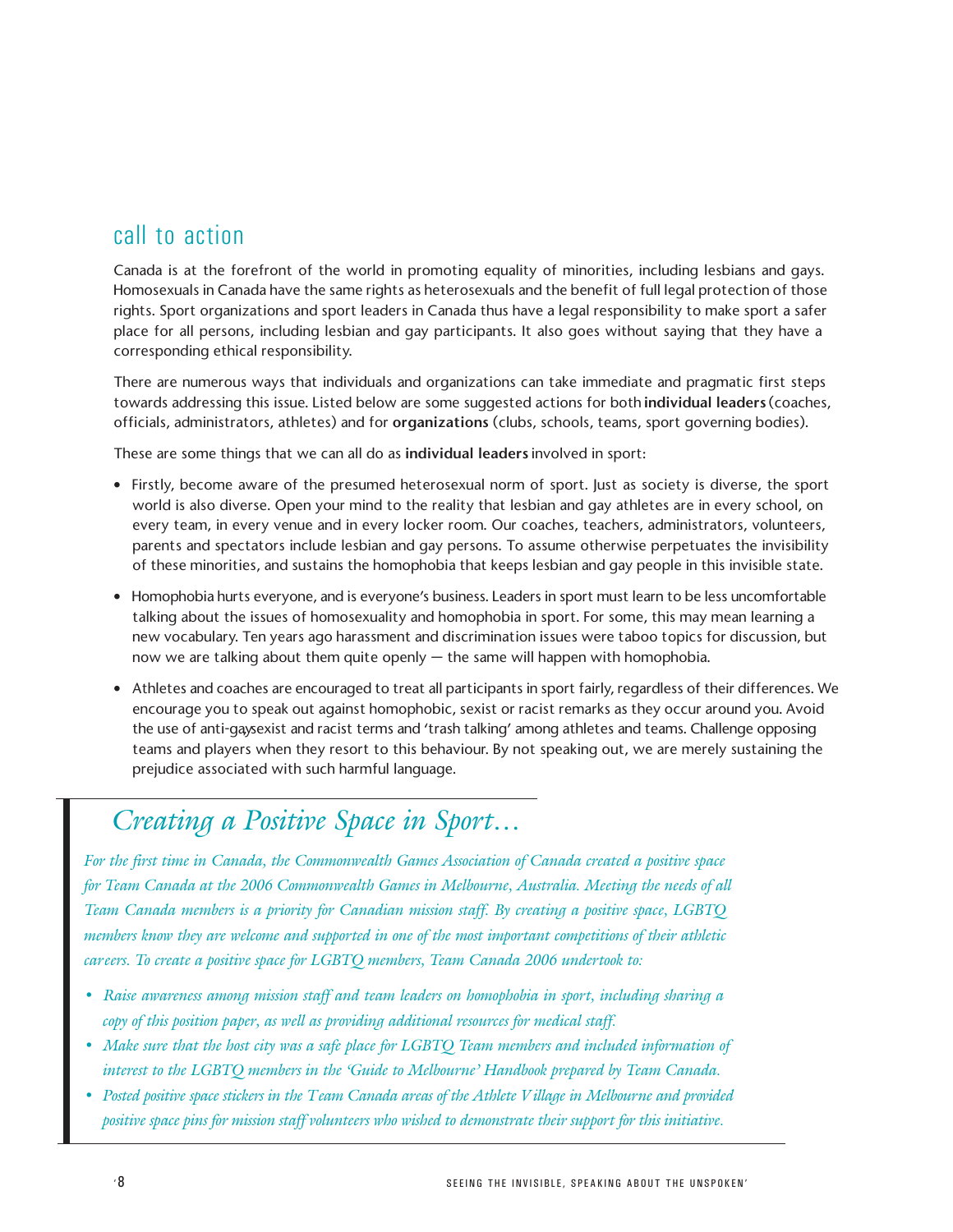- Coaches should never underestimate the positive impact they can have as authority figures. Coaches are urged to talk to athletes regularly about respect, fairness, diversity and acceptance. Learn to use inclusive language and seize teachable moments. When you hear athletes and others use ugly terms, intervene.
- If you are a leader in sport (whether as a coach, official, administrator or prominent athlete) and you are lesbian or gay yourself, consider taking steps to live your sport life more openly. While the risks are considerable, the rewards may well prove to be greater. Being invisible makes you, and others like you, more vulnerable. By becoming visible, you can have a hugely positive impact on those around you.

The above suggestions are actions that all individuals can pursue which can have an immediate and powerful impact. But it is also important that our schools, clubs, teams, sport and games organizations support individuals in carrying out these actions.

The following are supportive actions that our sport organizations can immediately pursue:

- Create a 'positive space' where you practice sport. This involves publicly declaring, through visible signs, that physical premises such as your offices, team rooms, locker rooms, classroom, or the entire facility, are 'positive spaces'. Respect is mandatom such a space and lesbian and gay persons and other minorities can expect to feel welcome and secure in a safe space. The simple act of putting up posters or stickers can be extremely empowering for the minorities who participate in your programs and facilities, and sends an important message that the area is a welcoming space to lesbian and gay people.
- Use inclusive and gender-neutral language in all your communications, both written and verbal. Don't presume that every female has a boyfriend or a husband, and don't presume that families fit a traditional stereotype either When writing or speaking, dont'fall into the easy presumption that people in sport fit into a uniform heterosexual model.
- When traveling internationally with teams, be aware that other countries may have strict laws about homosexuality. Take steps to educate yourself about whether or not a country or city is safe for your gay or lesbian athletes and coaches. Recognize that some team members may be vulnerable — inform, educate and, where necessary, take steps to protect them.
- Ensure that your medical staff are educated on how to appropriately provide medical care for your lesbian and gay team members. An assumption of heterosexuality by medical staff may influence the way in which lesbian or gay team members respond to questions, especially if they are not 'out' to their team.
- Examine your organizations'media strategy and ensure that it is inclusive of *all* your athletes and coaches, not just your heterosexual ones. Where appropriate, challenge the heterosexism that is prevalent in media portrayals of sport teams and sport personalities where only the straight women and men are singled out for media attention.
- Include reference to sexual orientation and homophobia in your anti-harassment and equity policies. Make it clear that these policies exist to protect athletes from bullying, harassment and intimidation. Include procedures to help coaches, teachers, administrators and other leaders deal with situations or complaints relating to discriminatory behaviour.
- Share this document with your board, staff, volunteers, and coaches, and encourage discussion about your organization's experiences with homophobia, and what you can do to reduce the harm that homophobia causes.
- Encourage your coaches, athletes and other leaders in sport to pursue the individual actions outlined above.